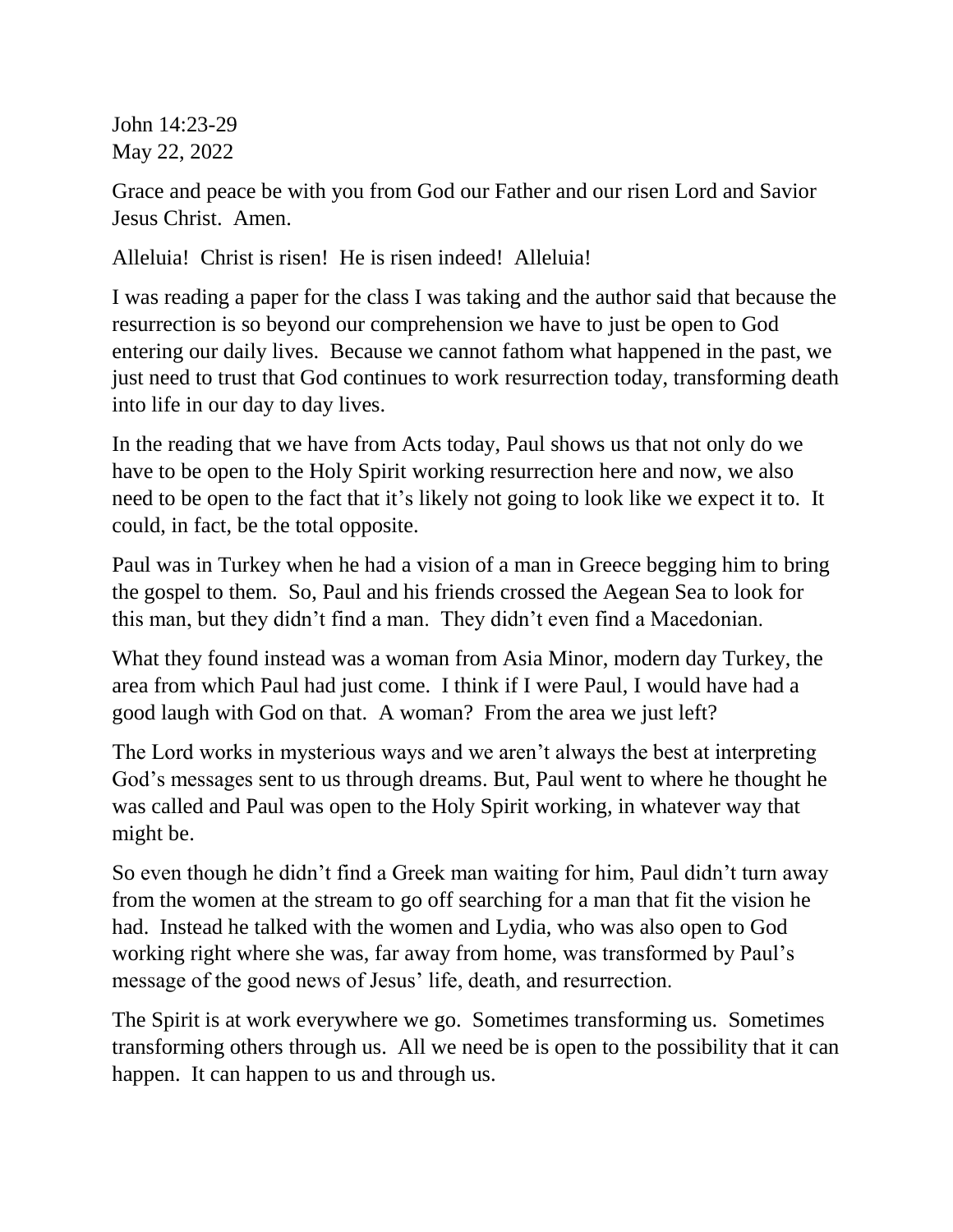And so Jesus tells us – you think it's great having me around, but just wait until the Holy Spirit comes, because once the Spirit comes, I will be everywhere. I will be everywhere you go!

Through the Holy Spirit, resurrection happens today in, with, and among us, and it really shouldn't be a surprise, right? We shouldn't be surprised when the Holy Spirit is at work, because in Baptism we are assured that the Spirit is with us. Christ is with us, bringing resurrection everywhere we go. We only need be open to it so that it doesn't pass us by.

I was watching "Bull" Thursday night, one of my favorite TV shows, and one of the characters actually talked about this, about feeling a call to do something. She had this deep feeling that just had to be pursued, so she went. But, it didn't work out as she thought it would. It was even better than she had imagined. Marissa caught a bigger fish than she was even fishing for.

Granted, that's TV, but I'm sure these things have happened to you as well. Serendipity it's sometimes called. Providence is the old timey Christian term – like Providence, Rhode Island, which was founded by Roger Williams.

Roger Williams was a preacher in Salem, Mass. His preaching was not appreciated by the Puritans, so they kicked him out of the Plymouth Colony in 1635, in the middle of the winter.

But, what seemed to be a horrible situation ended up being a blessing. The Wampanoag found him freezing to death and took care of him over the Winter. In the Spring he started to build a town with his followers, but was again told by the mayor of Plymouth that he needed to move on.

The Narra-gan-sett welcomed him onto their land where he founded the town of Providence, which was located on an important cove used by many tribes in the area as a place of trade. With Roger Williams and his followers at the cove, the Native Americans could trade for English goods. In exchange for the land for his settlement, Williams promised the Narra-gan-sett all of the English goods they wanted.

Because Williams was chased out of Plymouth for his religious beliefs, he became a strong advocate of religious tolerance and welcomed anyone who was being persecuted for their beliefs to join his community.